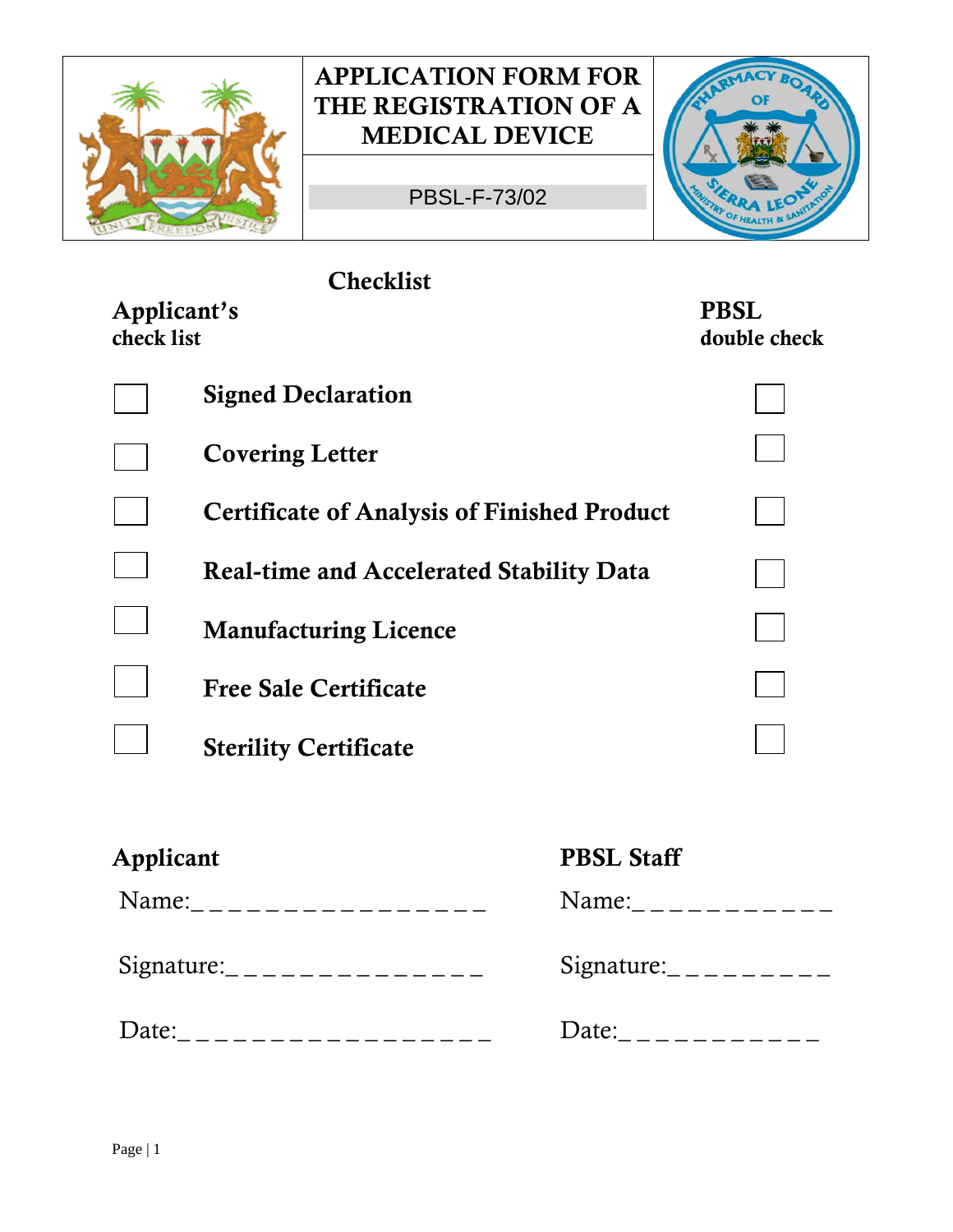

PBSL-F-73/02



*(To be submitted in duplicate)* 

Cover letter addressed to:

**THE REGISTRAR PHARMACY BOARD OF SIERRA LEONE CENTRAL MEDICAL STORES NEW ENGLAND VILLE FREETOWN SIERRA LEONE P.M.B. 322**

**Samples and printed matter to be forwarded to the Board through the local agent; customs duty and clearance to be effected by the applicant in all instances.** 

### **A. PARTICULARS OF PRODUCT**

Proprietary Name………...………………………..……………………………… Approved Name……………………………………………………………………. Colour…………………….…………………………………………………………

Commercial Presentation (s)…………………. Country of Origin…………….

### **B. PARTICULARS OF APPLICANT**

Name of Applicant/License Holder:………………………………………………

Business Address:…………………………………………………………………

……………………………………………………………….………………………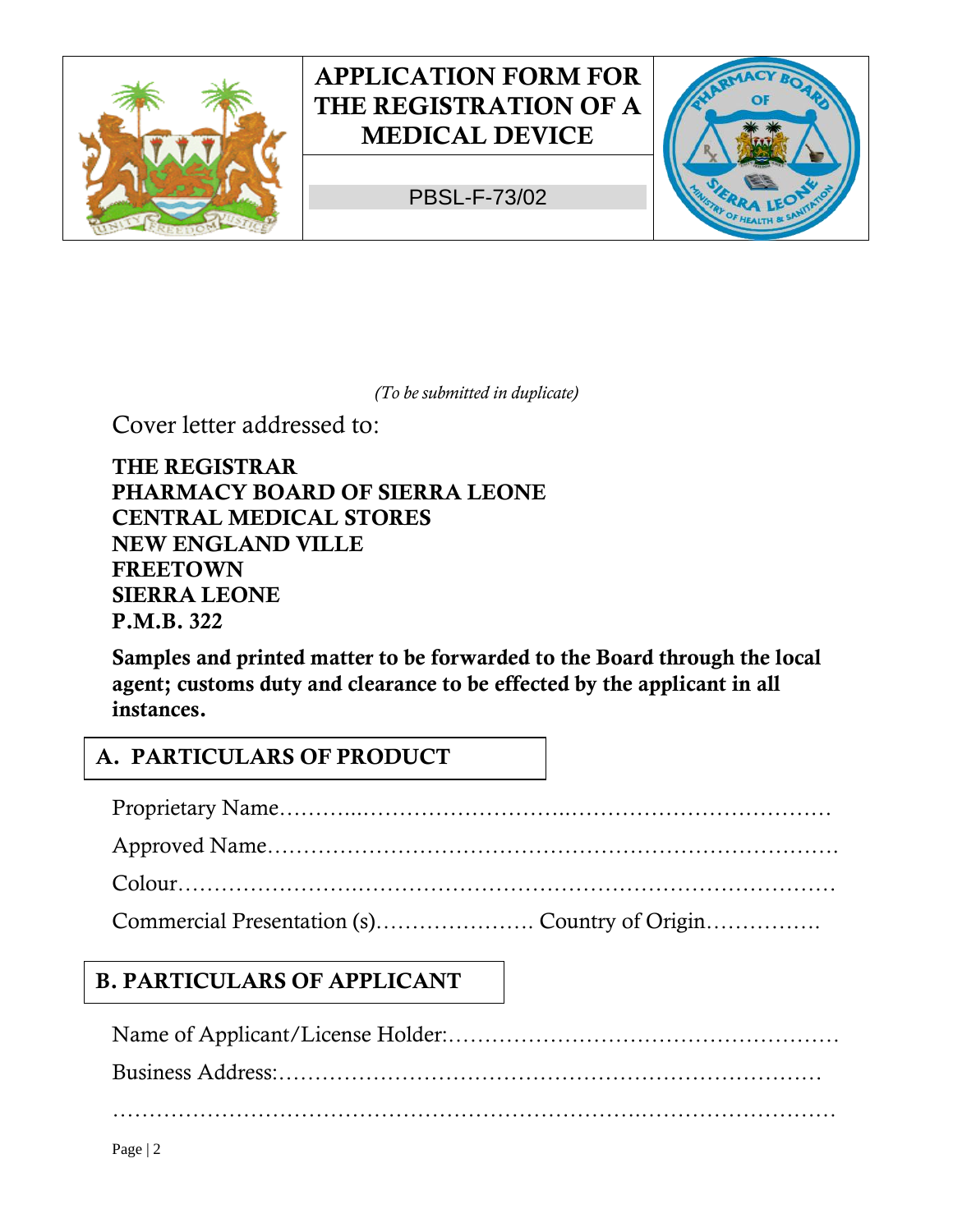

PBSL-F-73/02



### **C. PARTICULARS OF MANUFACTURER**

| <b>D. PARTICULARS OF LOCAL AGENT</b> |  |
|--------------------------------------|--|
|                                      |  |
|                                      |  |
|                                      |  |
|                                      |  |
|                                      |  |
|                                      |  |
|                                      |  |

### **E. CERTIFICATION BY A RESPONSIBLE PERSON IN THE APPLICANT COMPANY**

#### **Certification**

I the undersigned certify that all the information in the accompanying documentation concerning this application for registration for:

Proprietary name:…………………………………………………………………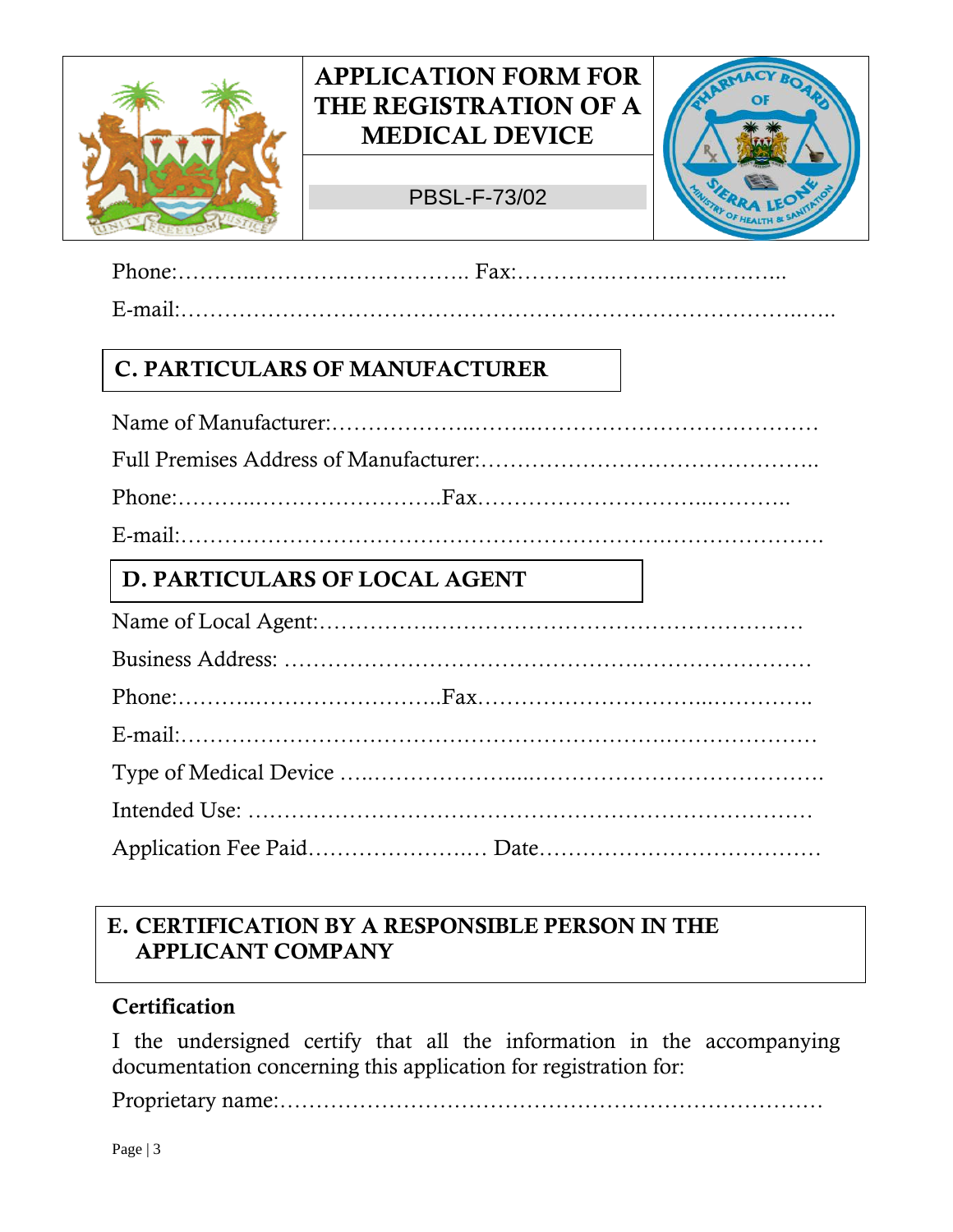

### PBSL-F-73/02



| is correct and true, and reflects the total information available. |
|--------------------------------------------------------------------|
|                                                                    |
|                                                                    |
|                                                                    |
|                                                                    |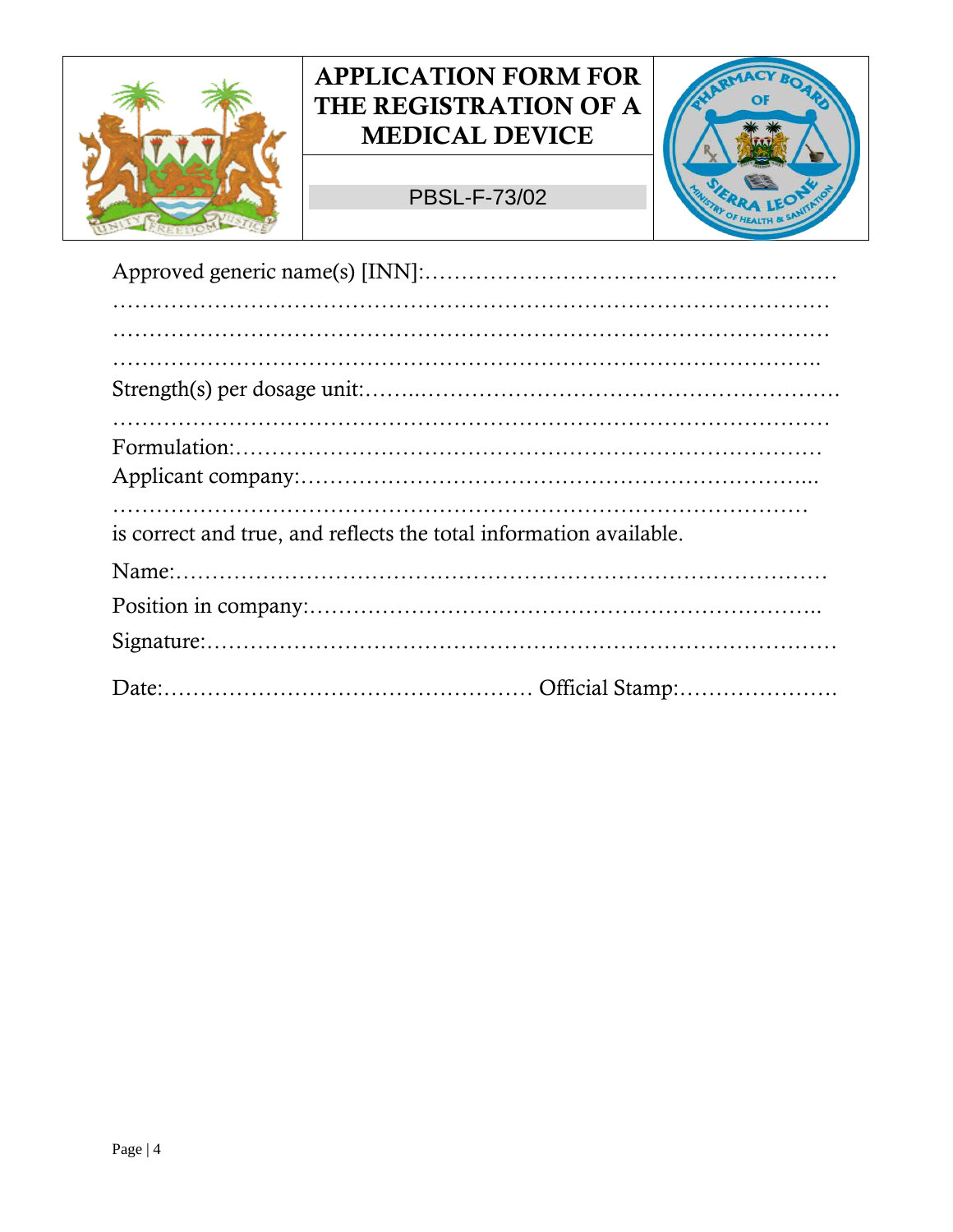

PBSL-F-73/02



### **APPENDIX I**  *Manufacturing Procedures and Related Controls*

| 1. Details of manufacturing procedure and documentation.<br>a. Give a brief summary of the manufacturing procedure                                                  |
|---------------------------------------------------------------------------------------------------------------------------------------------------------------------|
|                                                                                                                                                                     |
|                                                                                                                                                                     |
|                                                                                                                                                                     |
| <b>b.</b> Attach documents showing analytical control procedures performed<br>during the manufacturing process                                                      |
| c. Attach relevant Certificates for the Quality of the finished products<br>(sensitivity, specificity, sterility, pyrogen test, etc)                                |
|                                                                                                                                                                     |
|                                                                                                                                                                     |
| <b>d.</b> Attach the final analytical report and authorization for release of the<br>finished product:                                                              |
|                                                                                                                                                                     |
|                                                                                                                                                                     |
| <b>e.</b> Indicate name(s), address (es), and qualification(s) of authorized<br>person(s) in charge of product quality control, packaging and release of<br>product |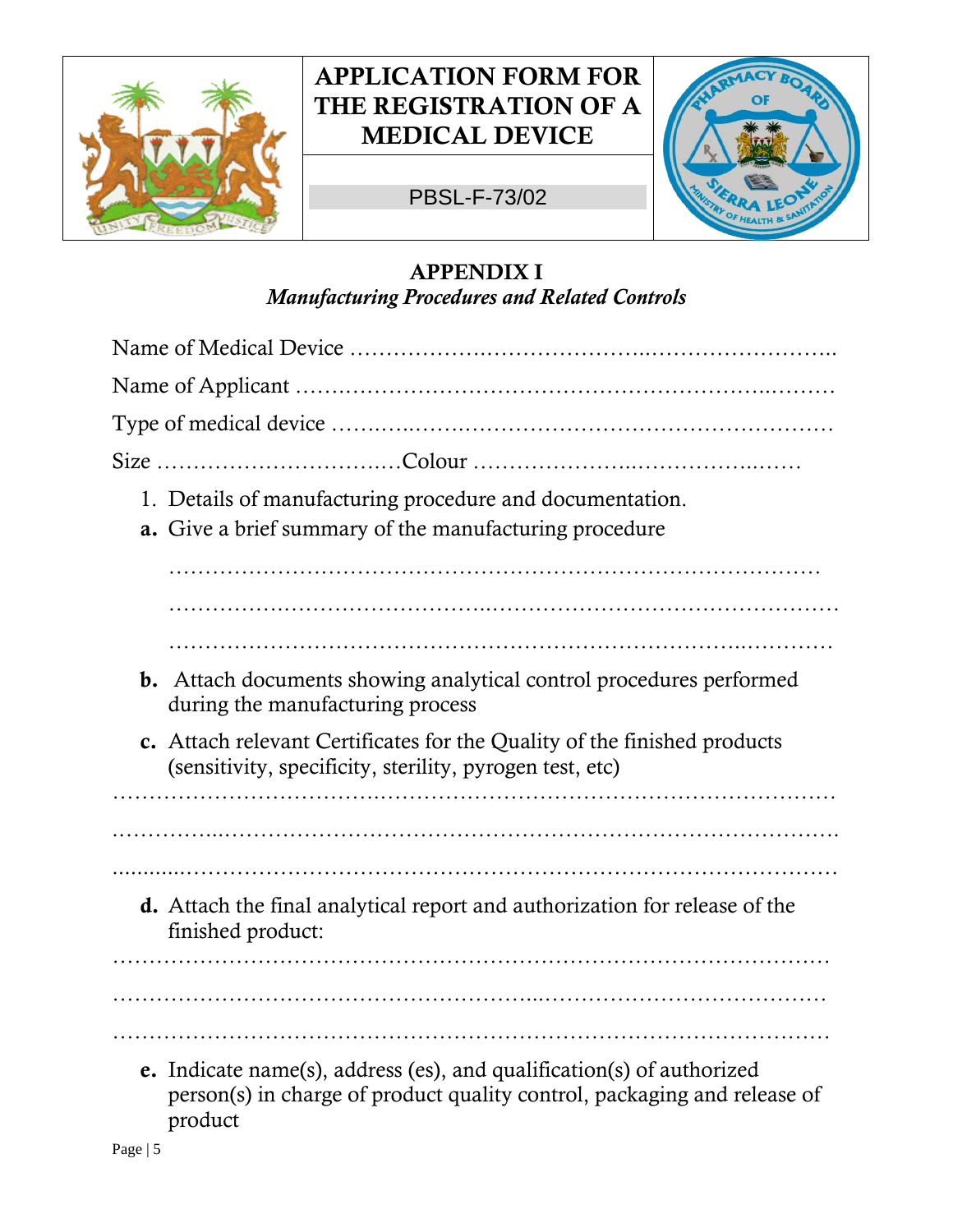

PBSL-F-73/02



| <b>SECTION</b>         | PERSON NAME OF<br><b>AUTHORISED</b> | <b>ADDRESS   QUALIFICATION</b> |
|------------------------|-------------------------------------|--------------------------------|
| <b>Quality Control</b> |                                     |                                |
| Product                |                                     |                                |
| Packaging              |                                     |                                |
| <b>Product Release</b> |                                     |                                |

**f.** Estimated shelf-life of the Medical Device ……………………………………………………………………………………… ……………………………………………………………………………………… ……………………………………………………………………………………… ……………………………………………………………………………………… **g.** Stability data and justification on which shelf-life has been predicted ……………………………………………………………………………………… ……………………………………………………………………………………… ………………………………………………………………………………………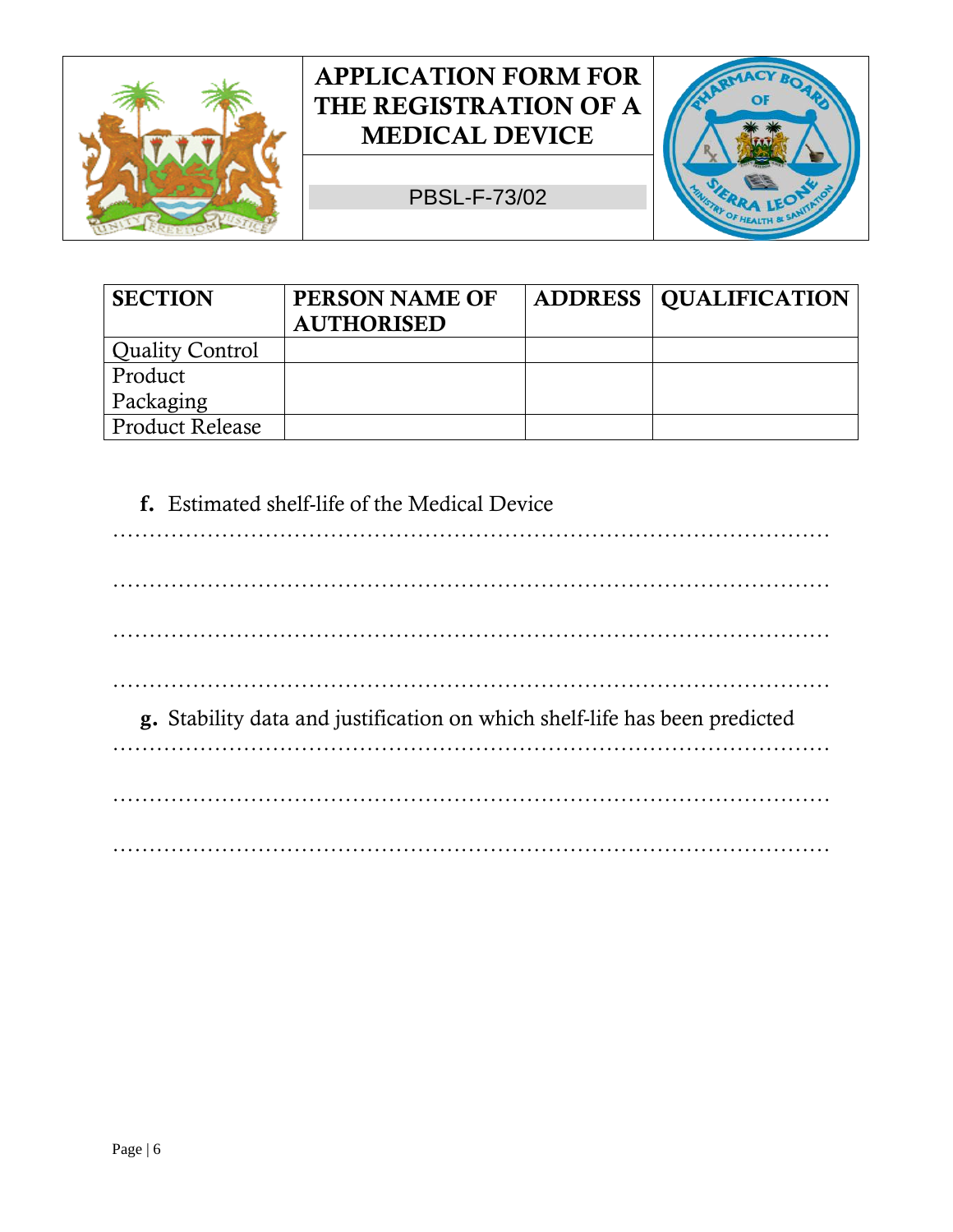

### **APPENDIX II**  *Administrative Status of the Product*

| 1.  | <b>a.</b> Has an application for the registration of the device been made in<br>any other country? |
|-----|----------------------------------------------------------------------------------------------------|
| YES |                                                                                                    |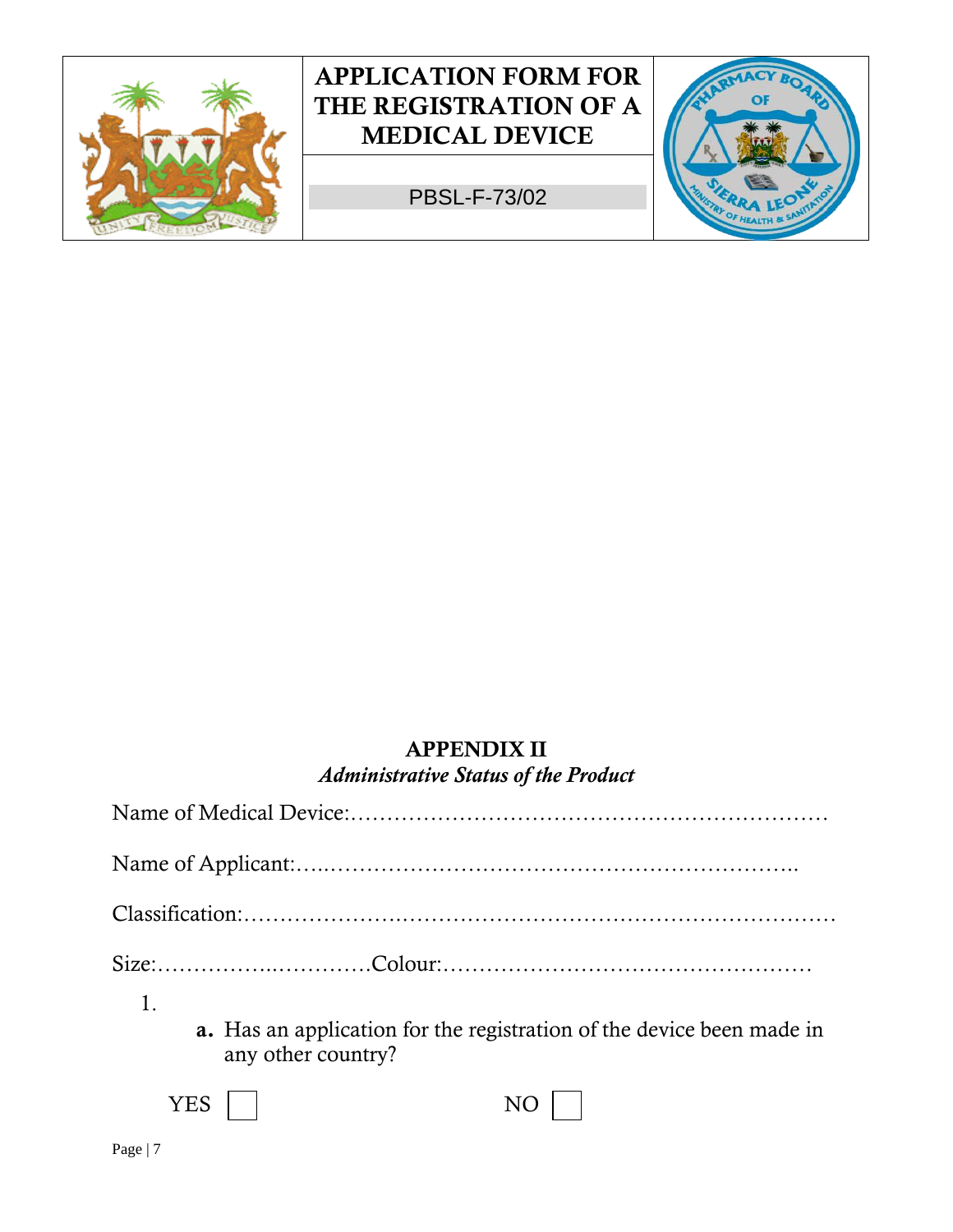

If YES, state details and list manufacturing plants from which import can be made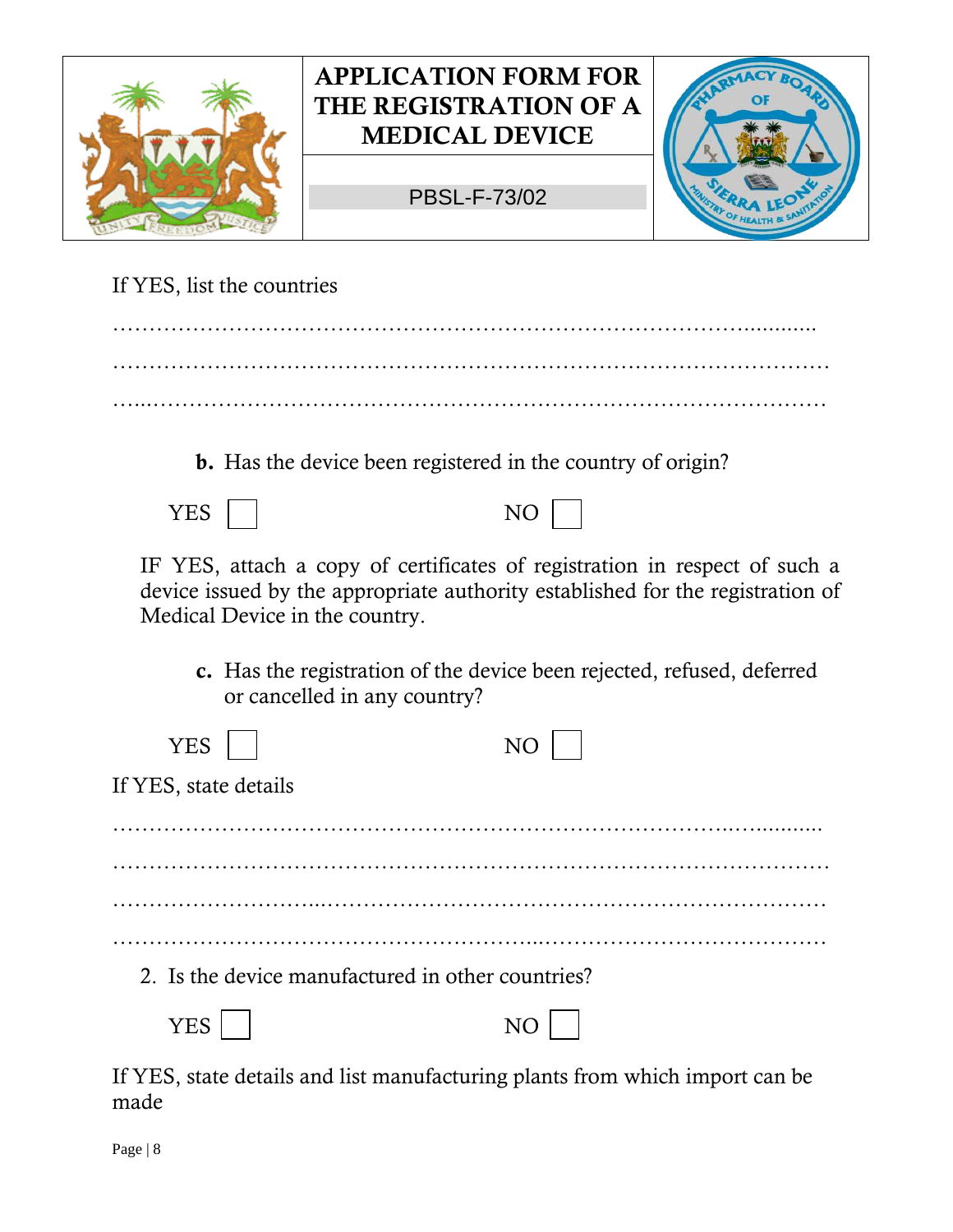

#### PBSL-F-73/02